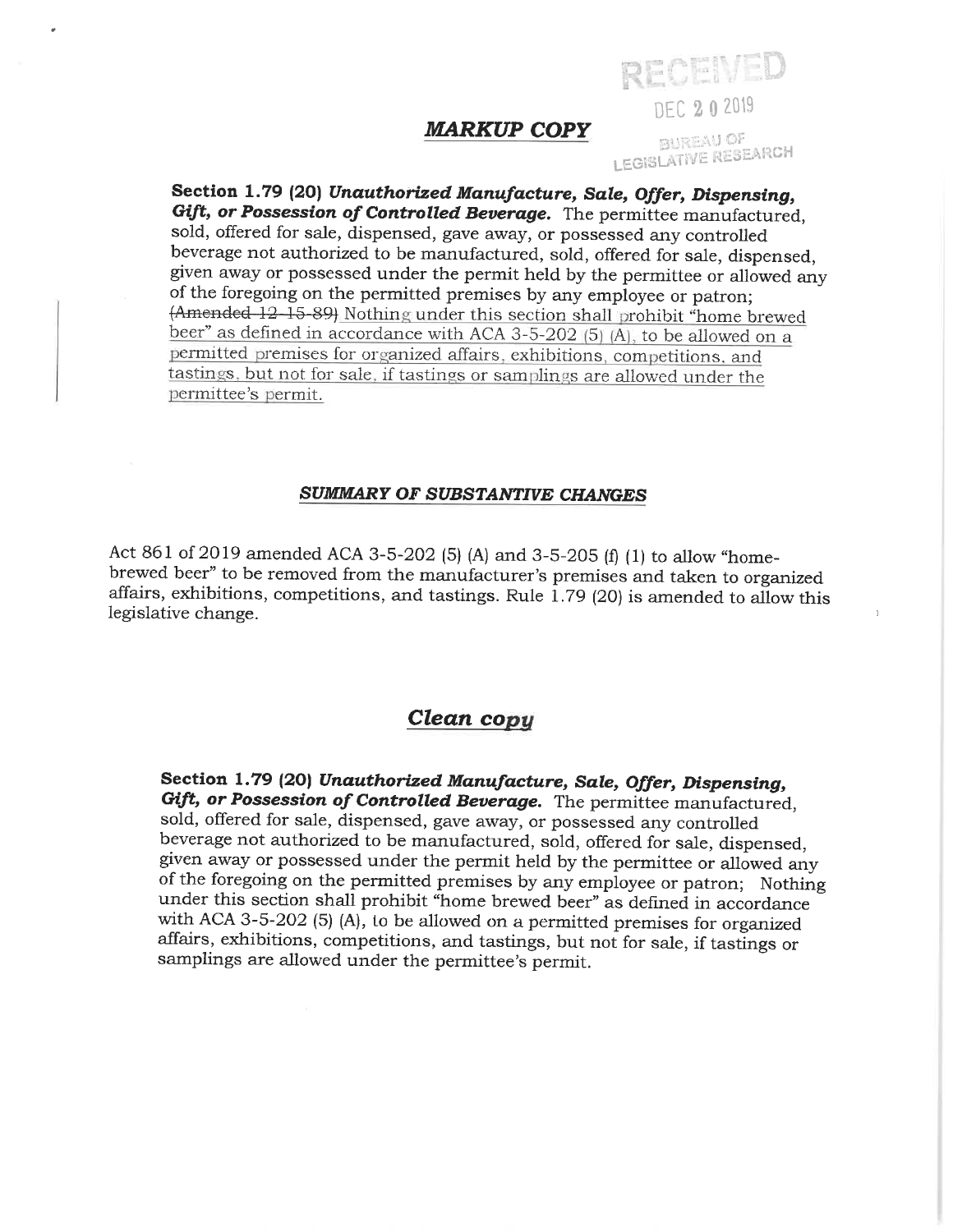**Stricken language would be deleted from and underlined language would be added to present law. Act 861 of the Regular Session**

| 1  | State of Arkansas                                                                                 |                                                                           |                        |
|----|---------------------------------------------------------------------------------------------------|---------------------------------------------------------------------------|------------------------|
| 2  | 92nd General Assembly                                                                             | A Bill                                                                    |                        |
| 3  | Regular Session, 2019                                                                             |                                                                           | <b>HOUSE BILL 1877</b> |
| 4  |                                                                                                   |                                                                           |                        |
| 5  | By: Representative D. Ferguson                                                                    |                                                                           |                        |
| 6  |                                                                                                   |                                                                           |                        |
| 7  |                                                                                                   | <b>For An Act To Be Entitled</b>                                          |                        |
| 8  | AN ACT TO AMEND THE DEFINITION OF "HOME-BREWED BEER";                                             |                                                                           |                        |
| 9  | TO AUTHORIZE A MANUFACTURER OF HOME-BREWED BEER TO                                                |                                                                           |                        |
| 10 |                                                                                                   | REMOVE HOME-BREWED BEER FROM THE MANUFACTURER'S                           |                        |
| 11 | PREMISES FOR PERSONAL OR FAMILY USE, INCLUDING                                                    |                                                                           |                        |
| 12 | ORGANIZED AFFAIRS, EXHIBITIONS, COMPETITIONS, AND                                                 |                                                                           |                        |
| 13 |                                                                                                   | TASTINGS; AND FOR OTHER PURPOSES.                                         |                        |
| 14 |                                                                                                   |                                                                           |                        |
| 15 |                                                                                                   |                                                                           |                        |
| 16 |                                                                                                   | <b>Subtitle</b>                                                           |                        |
| 17 |                                                                                                   | TO AMEND THE DEFINITION OF "HOME-BREWED                                   |                        |
| 18 |                                                                                                   | BEER"; AND TO AUTHORIZE A MANUFACTURER OF                                 |                        |
| 19 |                                                                                                   | HOME-BREWED BEER TO REMOVE HOME-BREWED                                    |                        |
| 20 |                                                                                                   | BEER FROM THE MANUFACTURER'S PREMISES FOR                                 |                        |
| 21 |                                                                                                   | PERSONAL OR FAMILY USE.                                                   |                        |
| 22 |                                                                                                   |                                                                           |                        |
| 23 |                                                                                                   |                                                                           |                        |
| 24 | BE IT ENACTED BY THE GENERAL ASSEMBLY OF THE STATE OF ARKANSAS:                                   |                                                                           |                        |
| 25 |                                                                                                   |                                                                           |                        |
| 26 |                                                                                                   | SECTION 1. Arkansas Code § $3-5-202(5)(A)$ , concerning the definition of |                        |
| 27 | "home-brewed", is amended to read as follows:                                                     |                                                                           |                        |
| 28 |                                                                                                   | (5)(A) "Home brewed" "Home-brewed beer" means beer, made from             |                        |
| 29 | malted barley, wheat, or cereal grains, or any substitute therefor, and                           |                                                                           |                        |
| 30 |                                                                                                   | having an alcoholic content not in excess of five percent (5%) by weight, |                        |
| 31 | brewed for consumption by the manufacturer and his or her family and guests,                      |                                                                           |                        |
| 32 | but not for sale ale, porter, stout, and other similar fermented beverages                        |                                                                           |                        |
| 33 | <u>containing one-half of one percent <math>(0.5%)</math> or more of alcohol by volume brewed</u> |                                                                           |                        |
| 34 | or produced from malt, wholly or in part, or from a substitute for malt, for                      |                                                                           |                        |
| 35 | consumption but not for sale.                                                                     |                                                                           |                        |
| 36 |                                                                                                   |                                                                           |                        |